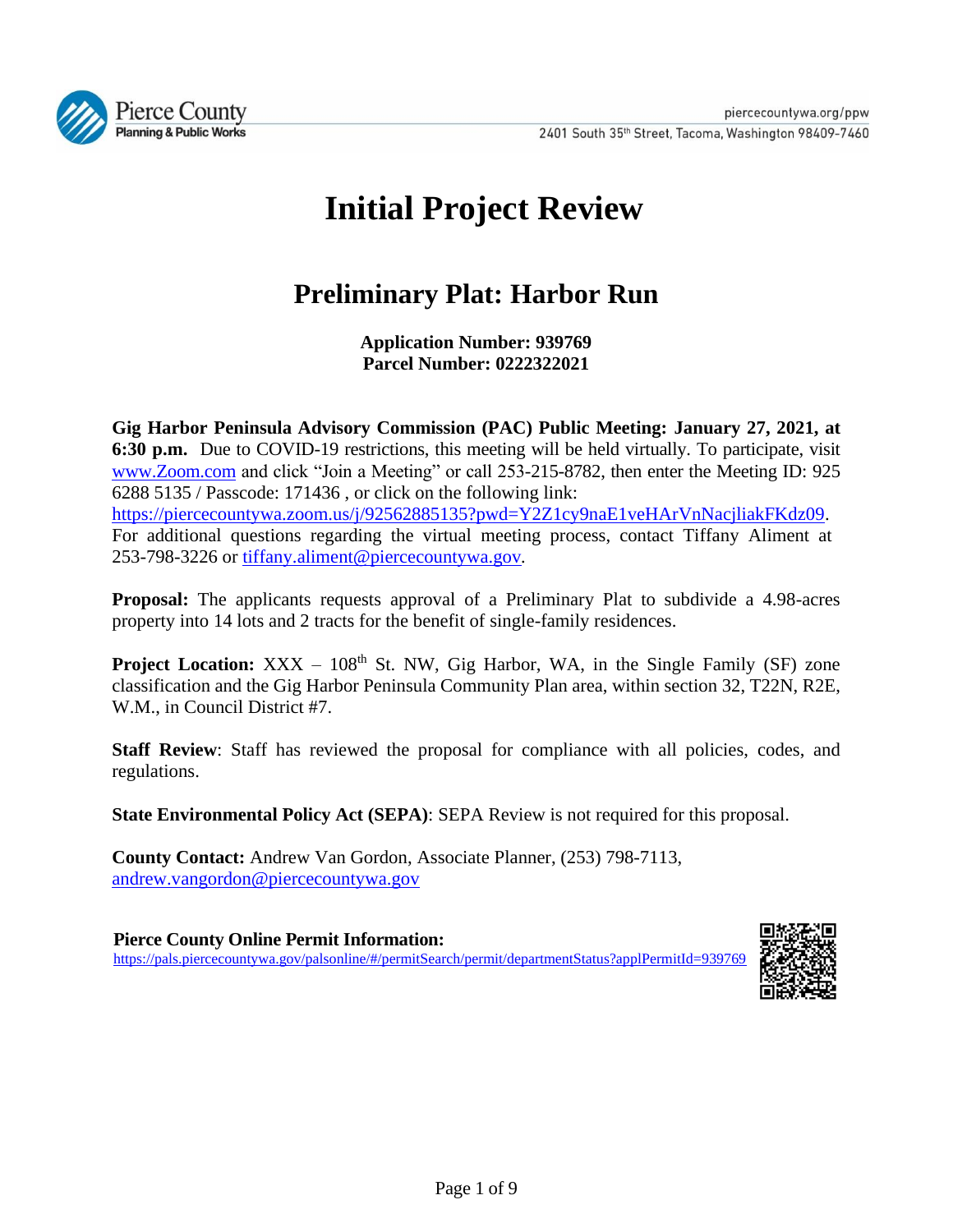#### **Project Data**

| Application Complete: July 24, 2020 |                                                                                                                                  |  |
|-------------------------------------|----------------------------------------------------------------------------------------------------------------------------------|--|
| <b>IPR Mailed:</b>                  | January 20, 2021                                                                                                                 |  |
| Owner:                              | Mann Suh<br>2503 NE $4th$ Street, Unit 433<br>Renton, WA 98056                                                                   |  |
| Applicant:                          | Harbor Run, LLC<br><b>Attn: Matt Sweeney</b><br>P.O. Box 7935<br>Tacoma, WA 98417<br>Matt@RCFTACOMA.com                          |  |
| Agent:                              | C.E.S. NW, Inc.<br>Attn: Craig Deaver<br>429 - 29 <sup>th</sup> Street NE, Suite D<br>Puyallup, WA 98372<br>CDeaver@cesnwinc.com |  |

#### **Public and Legal Notice**

- *August 6, 2020*: Notice of Application and Public Meeting Notice was sent to property owners within a radius of 300 feet, but not less than two parcels deep, around the exterior boundaries of the subject property.
- *August 11, 2020*: Public Notice sign was posted on the site, confirmed with a Declaration of Posting.
- *January* 20, 2021: Public Notice of the Gig Harbor Peninsula Advisory Commission (PAC) meeting was sent to property owners within a radius of 300 feet, but not less than two parcels deep, around the exterior boundaries of the subject property.
- *January 13 and 14, 2021:* Legal notices were published in the official County newspaper *(Tacoma News Tribune)*, and Peninsula Herald advertising the PAC meeting.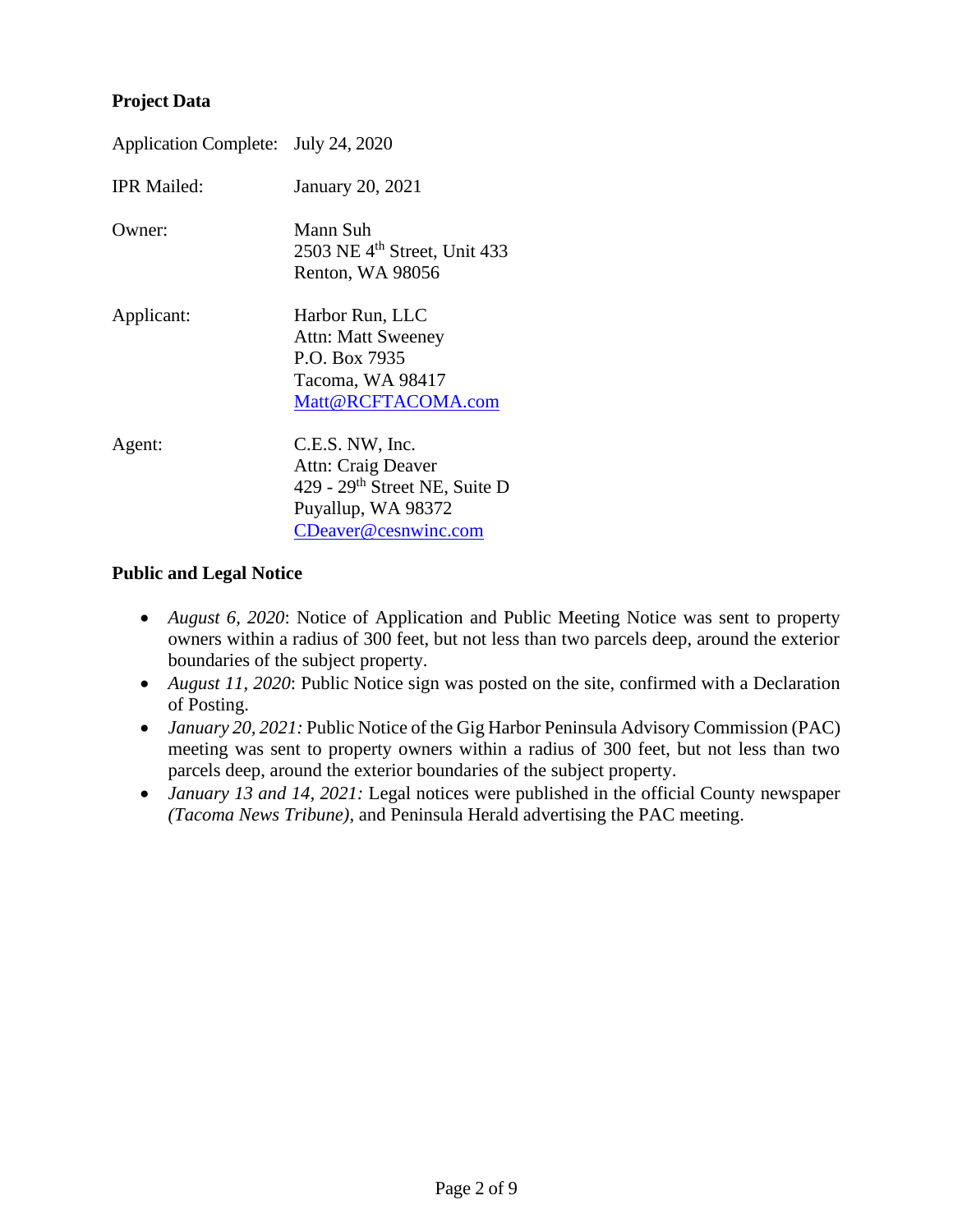# **2019 County Ortho Photo**



**Figure 1: Project property highlighted**.

# **Existing Zoning**

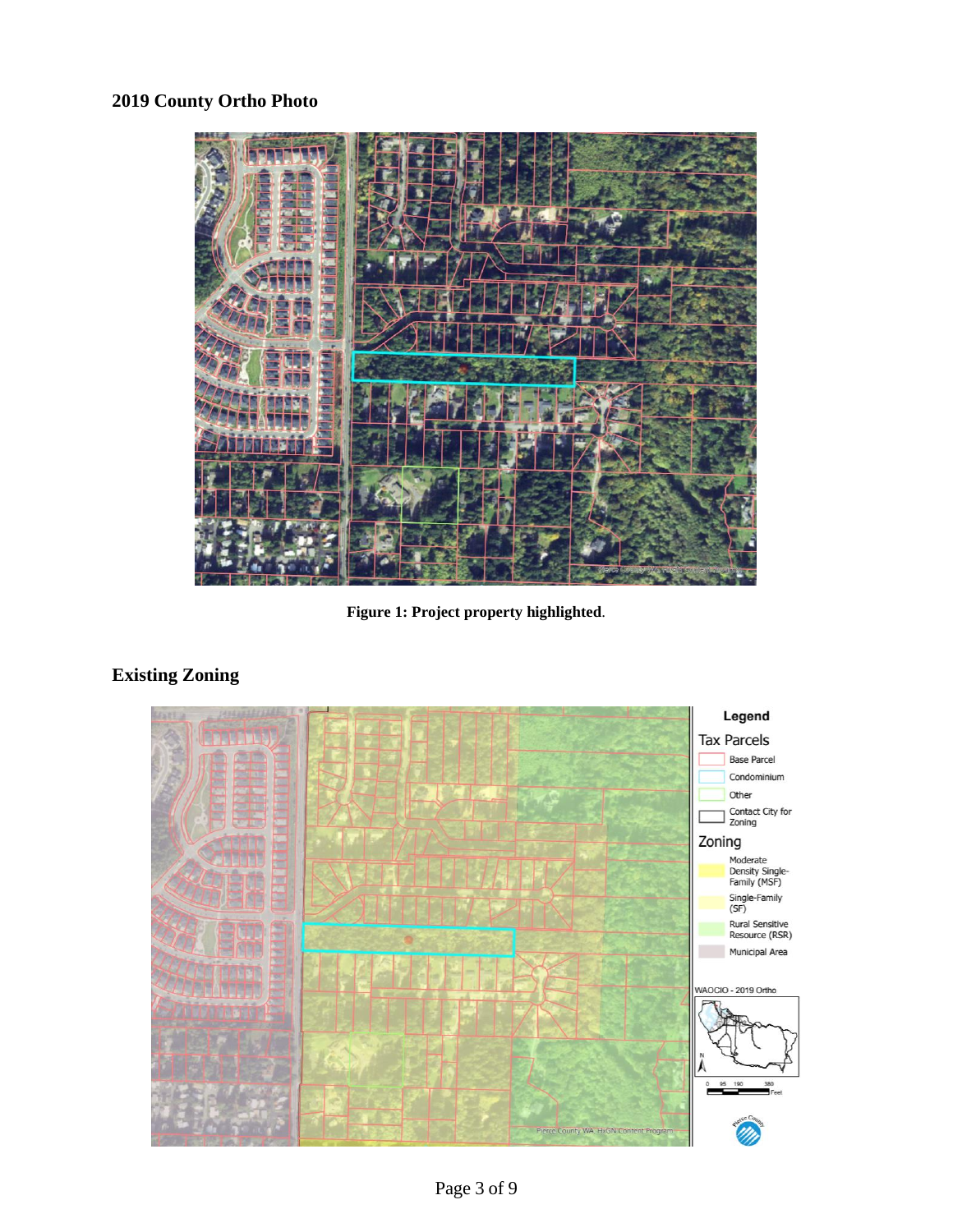# **Proposed Site Plan**



#### **Surrounding Land Use / Zoning Classification**

|       | <b>LAND USE</b>                              | <b>ZONING</b>                   |
|-------|----------------------------------------------|---------------------------------|
| North | Single Family Residences/Open                | Single Family (SF)              |
|       | Space/Well Sites/108 <sup>th</sup> Street NW |                                 |
| South | <b>Single Family Residences</b>              | <b>SF</b>                       |
| West  | Peacock Hill Avenue NW                       | N/A (within City of Gig Harbor) |
| East  | Single Family Residences/Open Space          | <b>SF</b>                       |

#### **Comments from Agencies and Public**

Written comments received on this proposal may be found by accessing the Online Permit Information referenced on Page 1. The substance of these comments will be reflected, where appropriate, in the conditions of approval.

- County Staff has received multiple comments opposed to the project from the public. Concerns addressed in public comments include:
	- o Storm water retention.
	- o Installation and maintenance of septic systems.
	- o Impact of the development on neighboring properties.
	- o Safety of retained trees specifically regarding wind firmness.
	- o Increase in traffic will be detrimental to the surrounding community.
	- o The proposal is too dense for the community.
	- o Loss of privacy with the property developed.
- Various public agencies have provided comment. None are opposed to the project. Of note, the City of Gig Harbor requests the proposal hook up to City sewer service and if that is not possible to install dry sewer lines. The City of Gig Harbor would also like to see an Environmental Review application be completed for the project because of the presence of a wetland on the property.

*Staff Comment:* The proposal is being reviewed against the County's policies and regulations. It shall be required to meet all applicable requirements including stormwater, access, density, design, and critical areas. The proposal is exempt from Environmental Review PCC 18D.20.010 A. A wetland is present on site, but County regulations will address any potential required mitigation.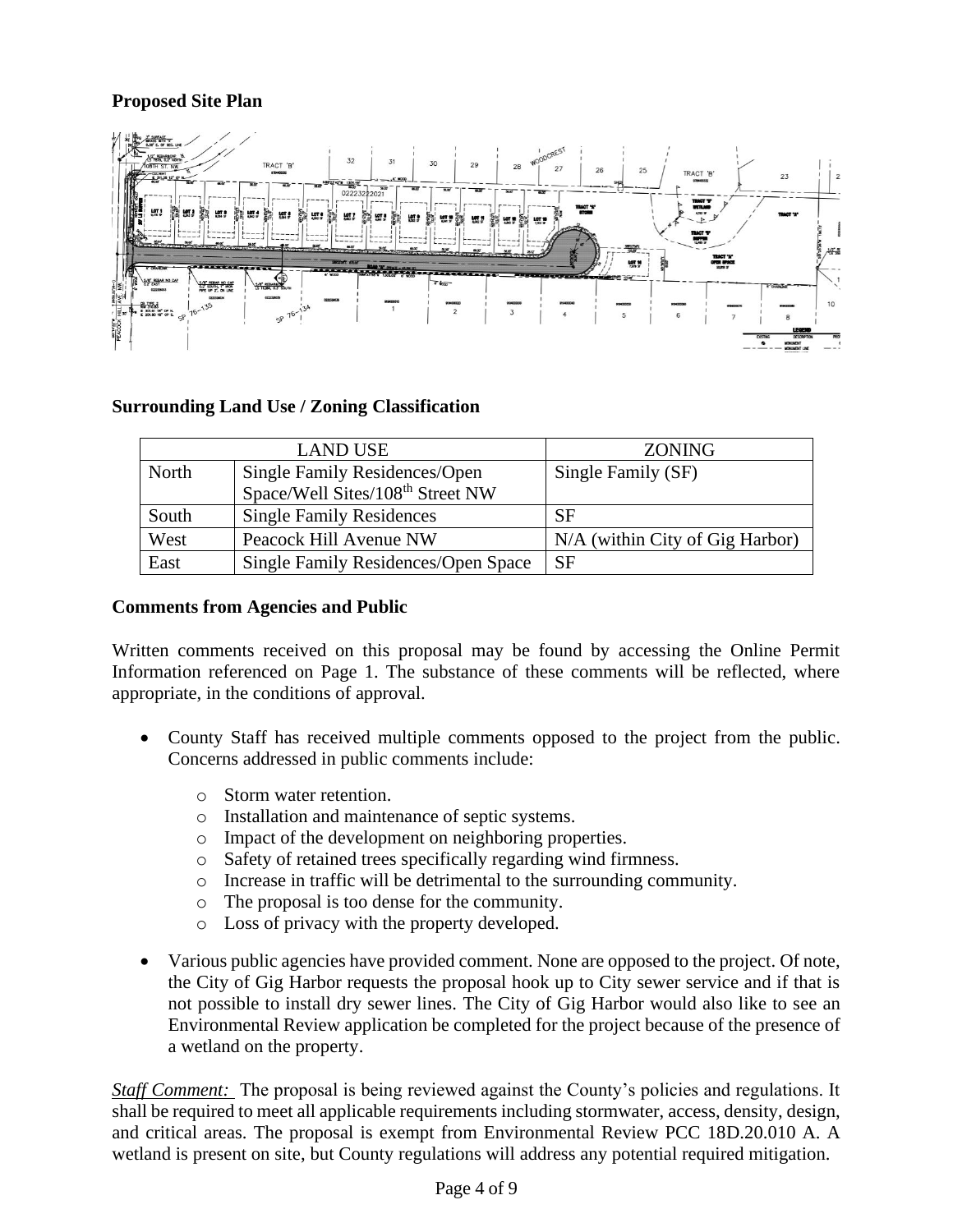The applicant has stated that they are attempting to work with the City of Gig Harbor to hook the project up to city sewer service. There is a sewer hook-up within 300 feet; however, according to the applicant, the project is located in a different sewer basin than the nearest sewer hookup, and the City will not let them use it; the nearest hookup for the applicable basin is over 1,400 feet away. The applicant has not provided documentation from the City about this issue nor has County Staff received correspondence from the City about this either.

#### **Initial Staff Review for Consistency with Applicable Land Use Policies and Regulations**

The proposal is subject to review for conformance with Pierce County plans, codes, and regulations.

### **Title 19A, Pierce County Comprehensive Plan**

Examples of applicable goals and policies in the Pierce County Comprehensive Plan include, but are not limited to, the following:

- **Goal LU-23:** Establish a minimum, base and maximum density for all residential zones.
- **LU-24.1:** Encourage cluster development of residential lands to permanently protect sensitive features or reserve land for future urban development.
- **Goal LU-25:** Require clustering on all residential lands within the Urban Growth Areas where sewers are not available.
- **Goal LU-26:** The allowable number of dwelling units within individual urban development proposals shall be calculated using net developable acreage.
- **Goal LU-28:** When creating new lots or placement of new housing in urban areas where sanitary sewer is not yet available, consider a design, such as "shadow platting," which would allow for increased densities once sanitary sewer is available to the specific property, provided Health Department requirements are met.
- **Goal LU-30:** Implement the Moderate Density Single-Family land use designation through the following zone classifications: Moderate Density Single-Family (MSF) 4 to 6 units per acre, Single-Family (SF) 4 units per acre, and Residential Resource (RR) 1 to 3 units per acre.
- **D-1.2**: Ensure that landscape designs meet the functional requirements of developments by reinforcing site design, and providing adequate on-site screening and buffering
- **D-5.4:** Encourage cluster development of residential lands, preserving environmental quality and providing facilities and services more efficiently and economically.
- **Goal ENV-1:** Conserve and protect critical and environmentally sensitive areas.
- **Goal H-2:** Encourage the development of new housing within the Urban Growth Areas where facilities and services exist or are planned.

#### **Title 19A Appendix E: Gig Harbor Community Plan**

Examples of applicable goals and policies in the Gig Harbor Community Plan include, but are not limited to, the following: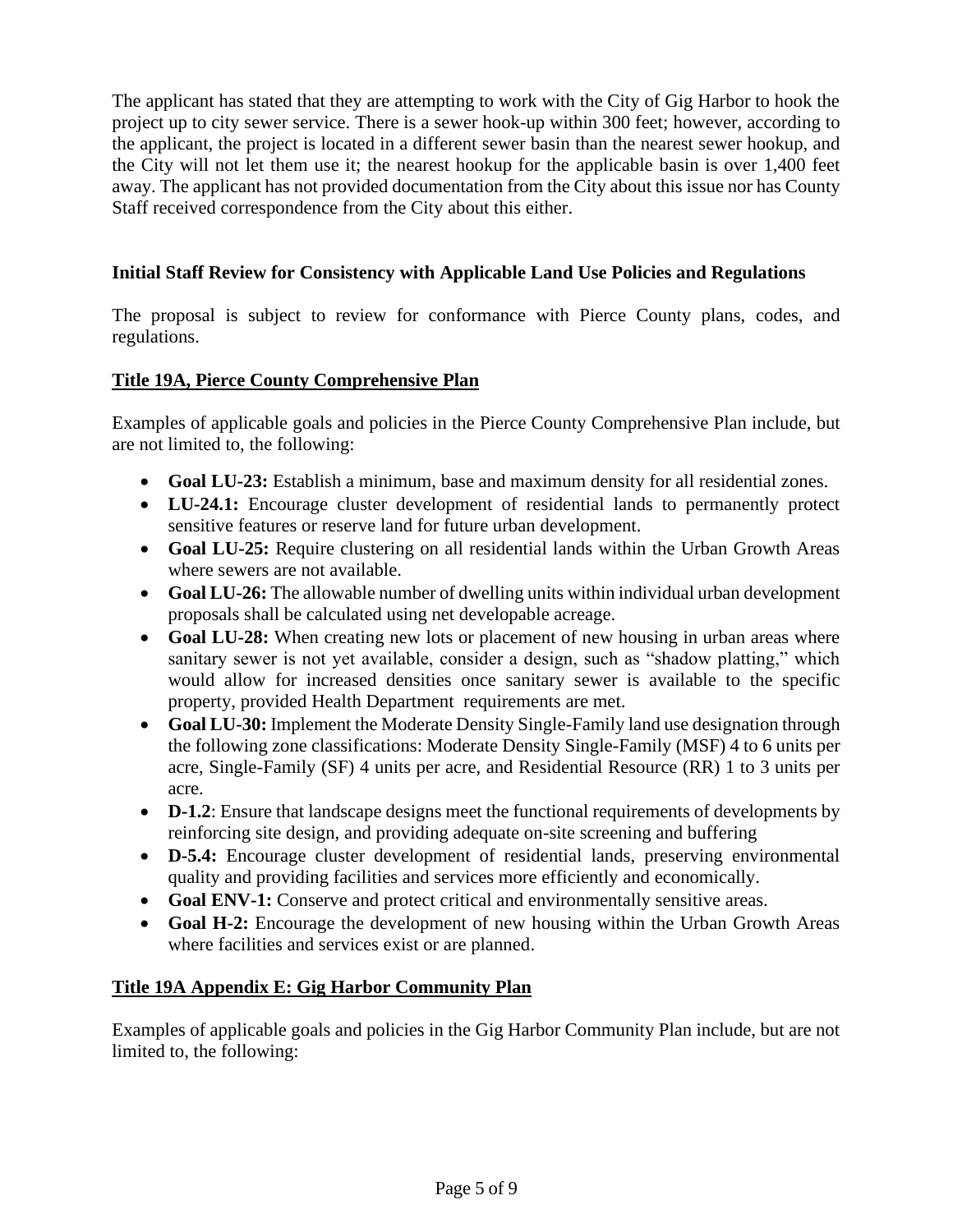- **GH LU-2.2:** Residential infill development on sites exceeding 2 acres in size shall be required to be buffered from adjacent residential uses when the density of the infill exceeds the density of the existing platting and development pattern by more than 50%. At a minimum, a 30-foot natural buffer area shall be required. The density and depth of the buffer should be proportional to the intensity of the use.
- **Goal GH LU-3:** Residential density within the unincorporated portion of the Urban Growth Area should average 4 dwelling units per acre.
- **GH D-1.2:** Important natural features, significant stands of trees, and critical areas shall be preserved and incorporated into the site design.
- **Goal GH D-6:** Natural vegetation provides visual relief that softens the appearance of urban development while providing a variety of benefits, including critical area buffering, aquifer recharge, recreational use, and urban wildlife habitat. Preservation of the open space and forested characteristics that have historically been part of the Gig Harbor Peninsula environment is a priority.

#### **Title 18A, Development Regulations – Zoning**

• Residential Density (18A.15.020)

Within the Gig Harbor Community Plan area, the Single Family (SF) zone has a minimum, base, and maximum residential density of four dwelling units per acre. The minimum lot size is 5,000 square feet with a minimum lot width of 70 feet which can be reduced by multiplying the lot area by 0.007. There is no mean lot size requirement.

Within urban zone classifications the allowable number of dwelling units shall be calculated by multiplying the net developable acreage by the allowed density in dwelling units/acres. Net developable acreage is the result of gross site acreage minus:

- 1) Environmentally constrained lands;
- 2) Private road or vehicle access easements;
- 3) Shared access facilities serving two or more lots; and
- 4) Public road right-of-way; provided, however, that any portion of proposed or future public right-of-way identified through the Pierce County Transportation Corridors and Connectors Right of Way Preservation Map, Chapter 19D.50 PCC, and not required for the development of the project at the time of application, shall not be deducted from the gross site acreage.

If an applicant is unable to meet minimum density utilizing the definition of net developable acreage, critical area buffers may also be excluded from the net developable acre calculation.

*Staff Comment:* The net developable acreage for the property is 3.88 acres. The minimum density is 16 dwelling units. In the most recently submitted design, the applicant is proposing 14 lots for the benefit of detached single-family residences. They are requesting that the critical area buffers be excluded from the net developable acre calculation because the project cannot fit additional dwelling units on the property because of the need for tree retention/preservation, storm water control, on-site sanitary sewers, road standards and the critical areas. If the critical area buffers are subtracted, then 14 dwelling units would be minimum density.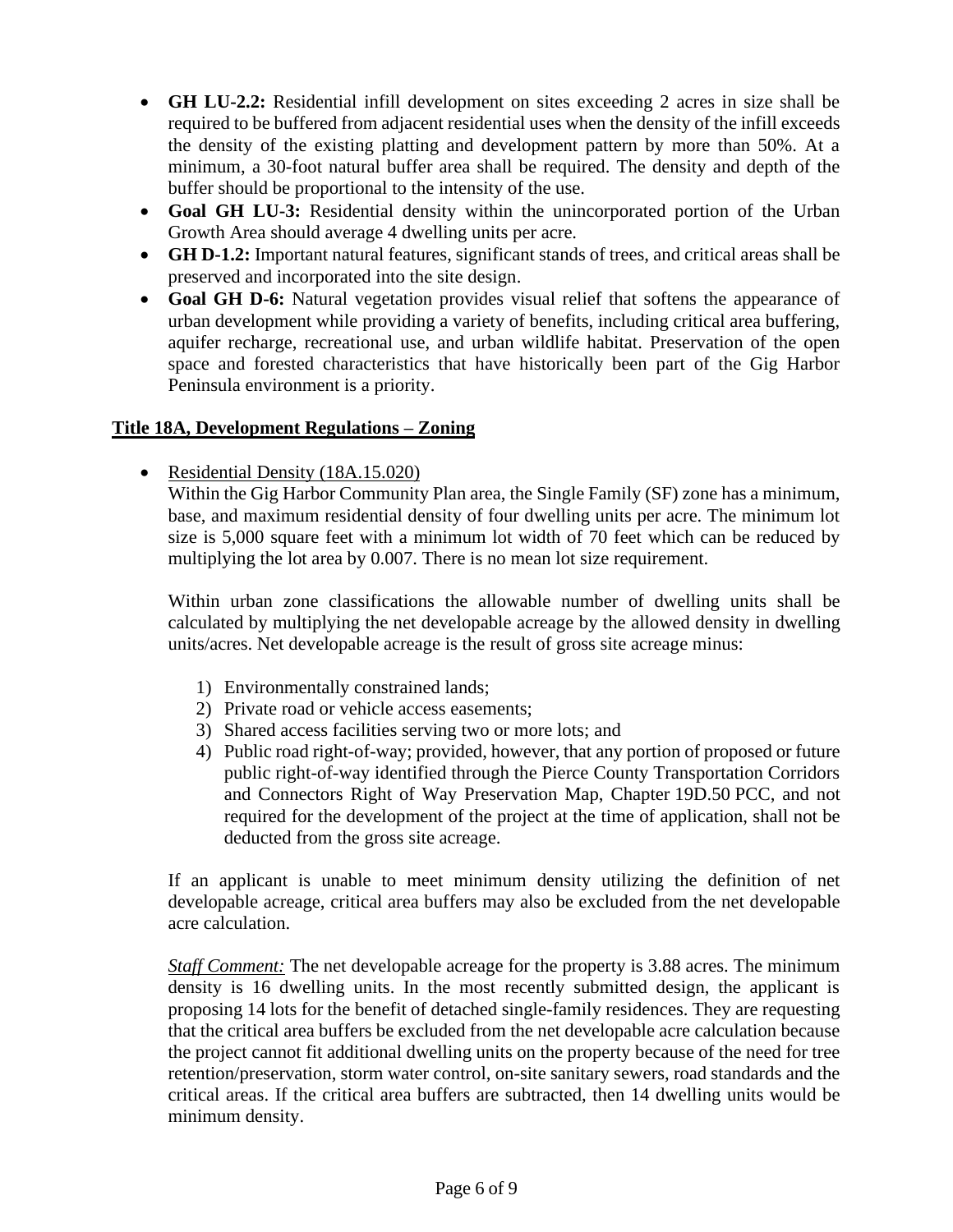Planning Staff does not agree that the applicant cannot meet minimum density. The area designated for Lot 1 through Lot 13 is approximately 98,582 square feet. All the lots within this area are a little over 122 feet in depth. With a minimum lot size of 5,000 square feet, and a depth of 122 feet with a width of 40.98 feet, approximately 19.7 lots, rounded down to 19, could be placed with the same area as Lot 1 through Lot 13. This is greater than the necessary 16 needed to meet minimum density which would permit some flexibility with lots sizes and widths. Additionally, it would still allow the stormwater facilities to be placed just north of the cul-de-sac as currently proposed. If septic systems are required, then lots in excess of the density permitted with on-site septic can be shadow platted to place the systems on and developed with residences once sewer becomes available. This would also allow the majority of Tract A to remain forested and undeveloped for the benefit of tree retention/preservation.

#### **Title 18D, Development Regulations – Environmental (June 30, 2016)**

• Exemptions (18D.20)

*Staff Comment:* The proposal is exempt from Environmental Review as the project is for 20 dwellings units or less. However, if a Class IV forest practices permit is required an Environmental Review will be needed. A site development plan has not been submitted for review at this time.

#### **Title 18J. Development Regulations – Design Standards and Guidelines (May 1, 2018)**

Countywide Design Standards

• Site Design  $(18J.15.015)$ 

*Staff Comment:* The project will be required to meet standards in this section. A site development plan has not been provided as of the drafting of this report.

• Site Clearing (18J.15.020)

*Staff Comment:* The proposal is not within an open space corridor. Clearing shall be limited to the area of approved impervious surfaces, replacement landscaping, recreation space, utilities, and a working envelope around such areas of not greater than 10 feet in depth. A site development plan has not been provided as of the drafting of this report.

• Tree Conservation (18J.15.030)

*Staff Comment:* A minimum of 30% of significant trees are required to be preserved. One hundred and sixteen tree credits are required. At time of initial application, a tree conservation plan was submitted; however, Planning Staff had multiple concerns which included labeling issues and which trees were proposed to be retained and which were proposed to be removed. The applicant will need to show that proposed trees to be retained are windfirm; this information has been requested but has not been provided as of the drafting of this report.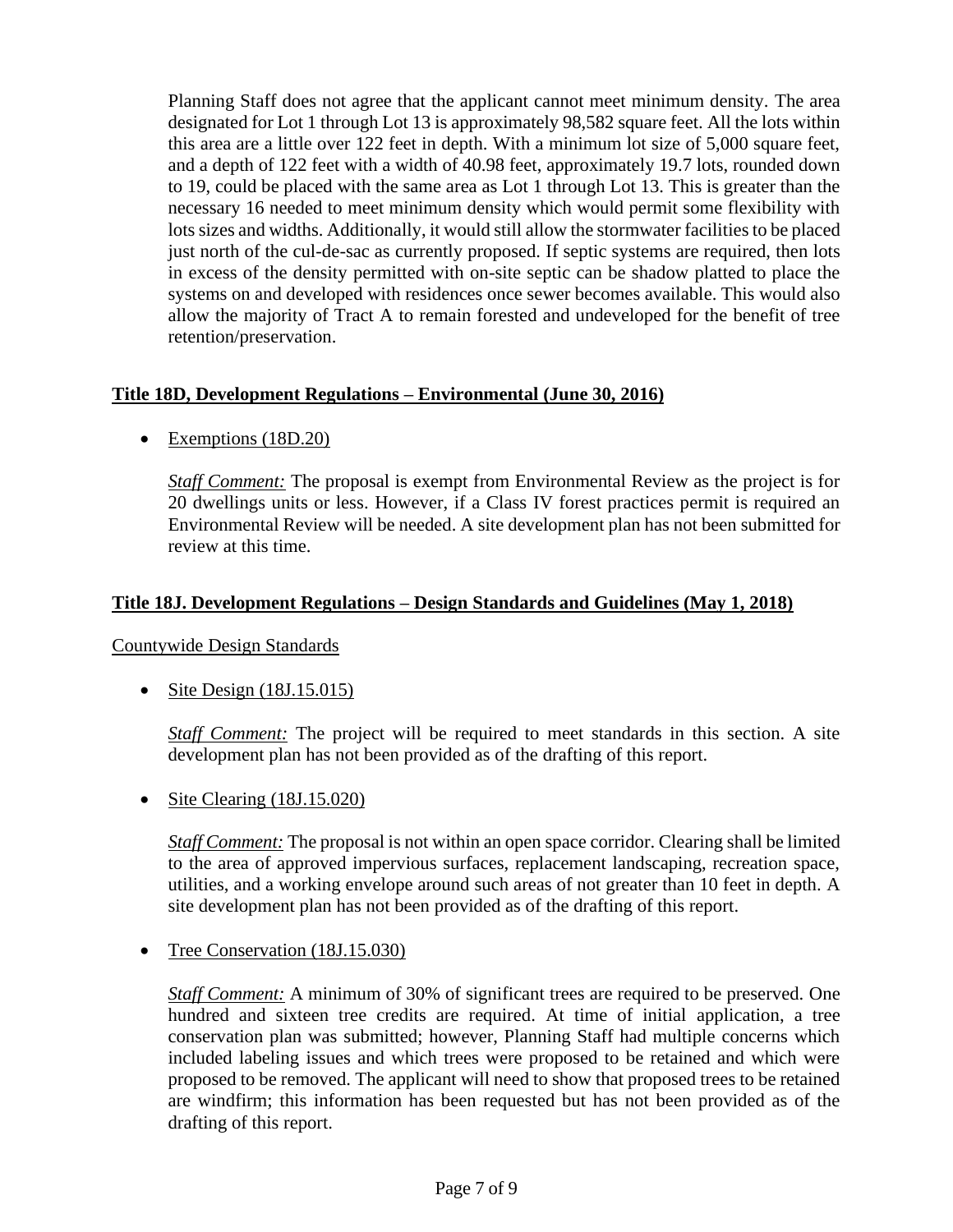• Landscape Buffers (18J.15.040)

*Staff Comment:* An L3 buffer is required adjacent to Peacock Hill Avenue NW. Landscape Plans identify the location of this buffer.

• Street Trees (18J.15.050)

*Staff Comment:* Street trees are required along all new roads and accessways at a rate of 1 per 30 lineal feet of roadway exclusive of intersections. At time of initial review of the application a landscape plan had been submitted, but the layout has since changed and an updated landscape plan has not been provided as of the drafting of this report.

• Infill Compatibility (18J.15.060)

*Staff Comment:* Due to the currently proposed lot sizes, this section is applicable. A 30 foot rear setback is required combined with either a six-foot sight-obscuring fence or L3 landscape buffer along the rear property line.

• Dry Sewer Lines (18J.15.160)

*Staff Comment:* The City of Gig Harbor has requested the applicant hook up to City sewer service. The applicant has stated, as previously discussed in this report, that they wish to hook up to sewer but due to circumstances cannot at this time.

• Stormwater Facilities (18J.15.170)

*Staff Comment:* Stormwater design has not been provided at this time. Stormwater facilities will be required to meet applicable regulations in this section.

#### Community Plan Design Standards

• Landscape Design (18J.40.050 C.)

*Staff Comment:* The proposal is required to meet applicable regulations in this section. A final Landscape Plan has not been submitted.

• Outdoor Lighting and Fence Design (18J.40.050 D.)

*Staff Comment:* Specific fence and lighting details have been provided at this time. The project can be conditioned to require this information prior to Final Plat approval.

Questions for PAC Discussion and Consideration

Preliminary Plat:

- Is the plat proposal adequately addressing public health, safety and general welfare issues as discussed above? If no, what changes are recommended?
- Will the public use and interest be served by the proposal? If not, what changes are recommended?